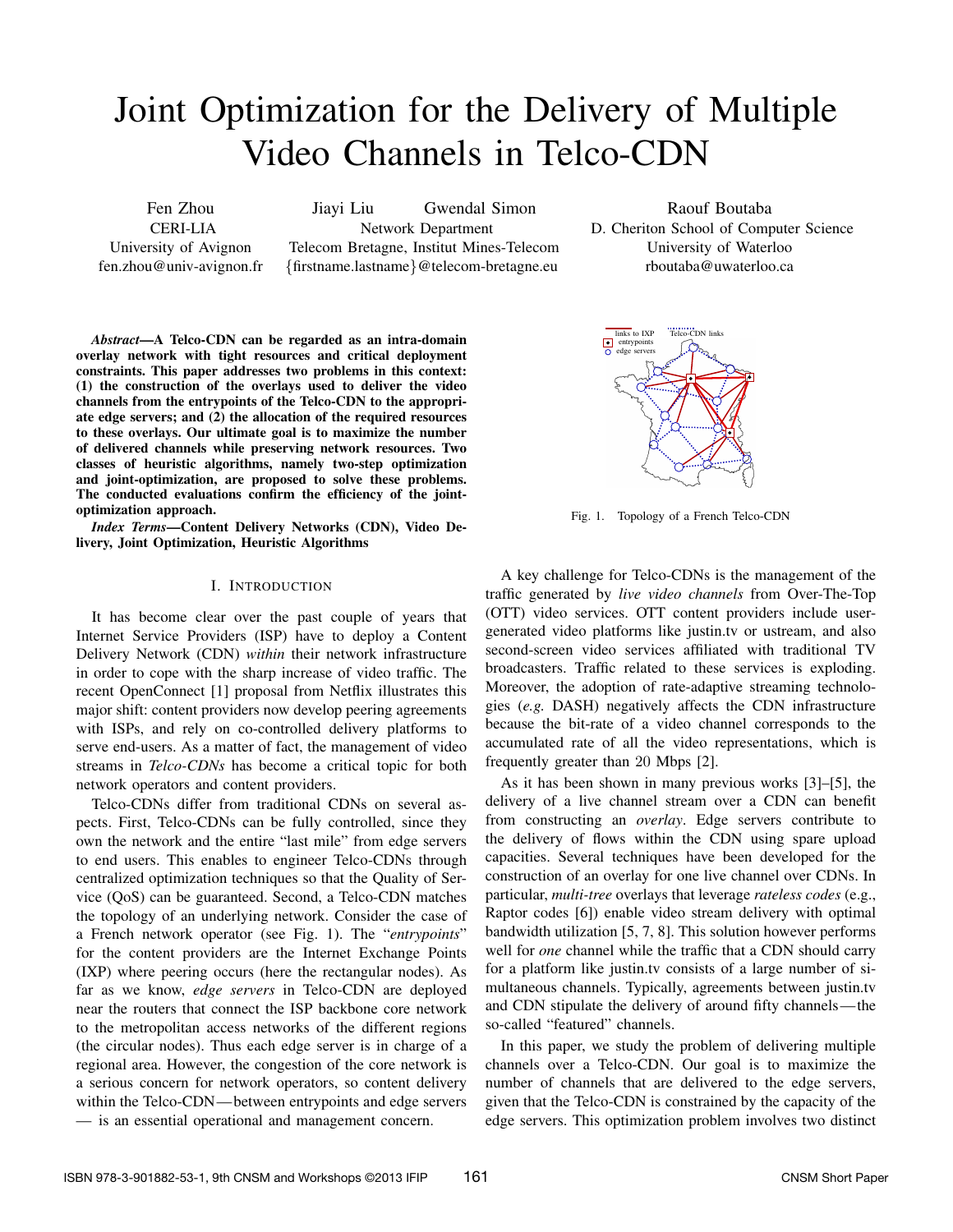subproblems: the construction of one overlay per channel, and the allocation of resources among the competing overlays. To tackle this problem, we envision two approaches:

- Two-Step optimization– First, we construct all overlays, then we allocate the bandwidth among the different overlays so that the most important channels are delivered, until resource exhaustion.
- Joint optimization– We jointly construct the overlays and reserve the required resources on the fly. This approach leads to better solutions.

The contribution of this paper is two-fold. First, it provides a step into the study of joint optimization problems for the provisioning of multiple overlays. Joint optimization approach achieve better performance at the cost of more intensive computations. Our study provides a comprehensive evaluation of this trade-off. Second, this paper introduces some key management needs for scarce resources in Telco-CDNs.

#### II. RELATED WORK

Optimization problems related to the construction of tree overlays have been widely studied in the context of IP multicast [9]–[13]. Researchers have identified two main ways to build a multicast tree. The first one consists in building a Steiner tree using the heuristic algorithm given in [10]. The second one, namely Minimum Path heuristic algorithm [9], tries to construct a cost-optimal tree. In this paper, we use a more contemporary video delivery technique based on rateless codes [6], where each delivery is ensured by multiple trees.

The use of rateless coding in content delivery overlays was introduced in [7]. Its key advantages include:  $(i)$  rateless codes have very low computational cost;  $(ii)$  they minimize delivery redundancy when a server receives data concurrently from multiple other servers; and  $(iii)$  they are adaptive to varying channel conditions since the encoder can generate on the fly as many encoded symbols as needed. Following this seminal work, several performance improvements were proposed in the literature. End-to-end delivery delay is reduced by the method described in [14]. Shorter start-up delay and more stable service are among the objectives addressed in [15]. Previous works consider the delivery in only one overlay. The objective of this paper is different since it aims at constructing *several* rateless coding based overlays while addressing the critical problem of bandwidth reservation for these overlays. Our approach does not require any specific overlay construction method, hence any of the existing overlay tree construction algorithms can be used in conjunction with our approach.

# III. SYSTEM MODEL

The Telco-CDN network is modeled as a connected symmetric digraph  $G(V, E)$ . See an example in Fig. 1. The set V  $(|V| = n)$  contains the *edge servers* (here the access points to the regional areas) and a set of *entrypoints*  $S \subseteq V$ , which are located near the peering points (here the three main French peering IXPs). A content provider usually delivers its most popular channels to a given ISP through only one peering point. But a Telco-CDN serves *several* content providers, so the set of channels  $I$  comes from several entrypoints. Each entrypoint s is associated with the set of channels  $\mathcal{I}(s) \subseteq \mathcal{I}$ that it actually receives. The sets  $\mathcal{I}(s)$  for all  $s \in S$  form a partition of  $\mathcal I$ . Each channel  $i \in \mathcal I$  is associated with two key parameters. First, the *targets* are the set of edge servers that must receive the channel  $i$ . This subset of edge servers is denoted  $V_i \subseteq V \setminus S$ . Second, the *importance* of channel i, denoted by  $f_i$ , sets the priority to the delivery of channels. The channel importance is generally related to the popularity of the content in the area. The monitoring of the CDN and the algorithms that allow to set both parameters are out of the scope of this paper. For major services, the content provider provides these parameters to the CDN provider.

We leverage previous works on multi-tree (forest) overlay networks based on rateless codes  $[5, 8]$ . Each edge server  $v$ reserves some *upload capacity*  $c_v$  to assist the entrypoints. To simplify, we assume there exists a unit of stream, and we express upload capacities as the number of units that the server can transmit over a period of time. The system introduced in [8] suggests to build, for each channel  $i$ , a forest overlay  $F_i$  where each overlay tree supports one unit of encoded video stream. An edge server can re-build the stream if it is spanned in at least K trees.

### *Studied Optimization Problem*

The objective is twofold: to deliver the maximum number of channels (with regard to their importance) and to reduce the traffic load on the CDN infrastructure, *i.e.*, to reduce the number of edge servers that are involved in the delivery of a channel if they are not a target for this channel. The former objective prevails over the latter. Therefore we formulate the optimization problem as first to deliver the maximum number of channels, then to find the delivery scheme that imposes the least traffic load on the network. Let  $R_i$  be a binary variable equal to one if the channel  $i$  is delivered to all edge servers in  $V_i$ , and zero otherwise. Our first objective is to maximize  $\sum_{i \in \mathcal{I}} f_i \times R_i$ , and our second objective is to minimize the number of overlay links that are used to deliver the channels to the edge servers. In our rateless code based multiple-channel video streaming system, three main constraints are considered:

• Edge servers capacity constraint. The contribution of edge servers to stream delivery should not overcome their capacities. Let  $deg_T^+(v)$  be the out degree of node v in a tree T. Clearly the sum of its out-degree in the trees of all the overlays it is involved in cannot be greater than its capacity:

$$
\sum_{i \in \mathcal{I}} \sum_{T \in F_i} deg_T^+(v) \le c_v, \forall v \in V \tag{1}
$$

• Video content constraint related to rateless codes. Each edge server subscribing to channel  $i$  should be spanned in at least  $K$  trees in the forest  $F_i$  dedicated to channel i, so that the edge server is able to receive  $K$  units of stream and decode the video. Let  $F_i(v)$  be the set of trees in which the edge server  $v$  is included in  $F_i$ . We have

$$
\forall i \in \mathcal{I}, \forall v \in V_i, |F_i(v)| \ge K \tag{2}
$$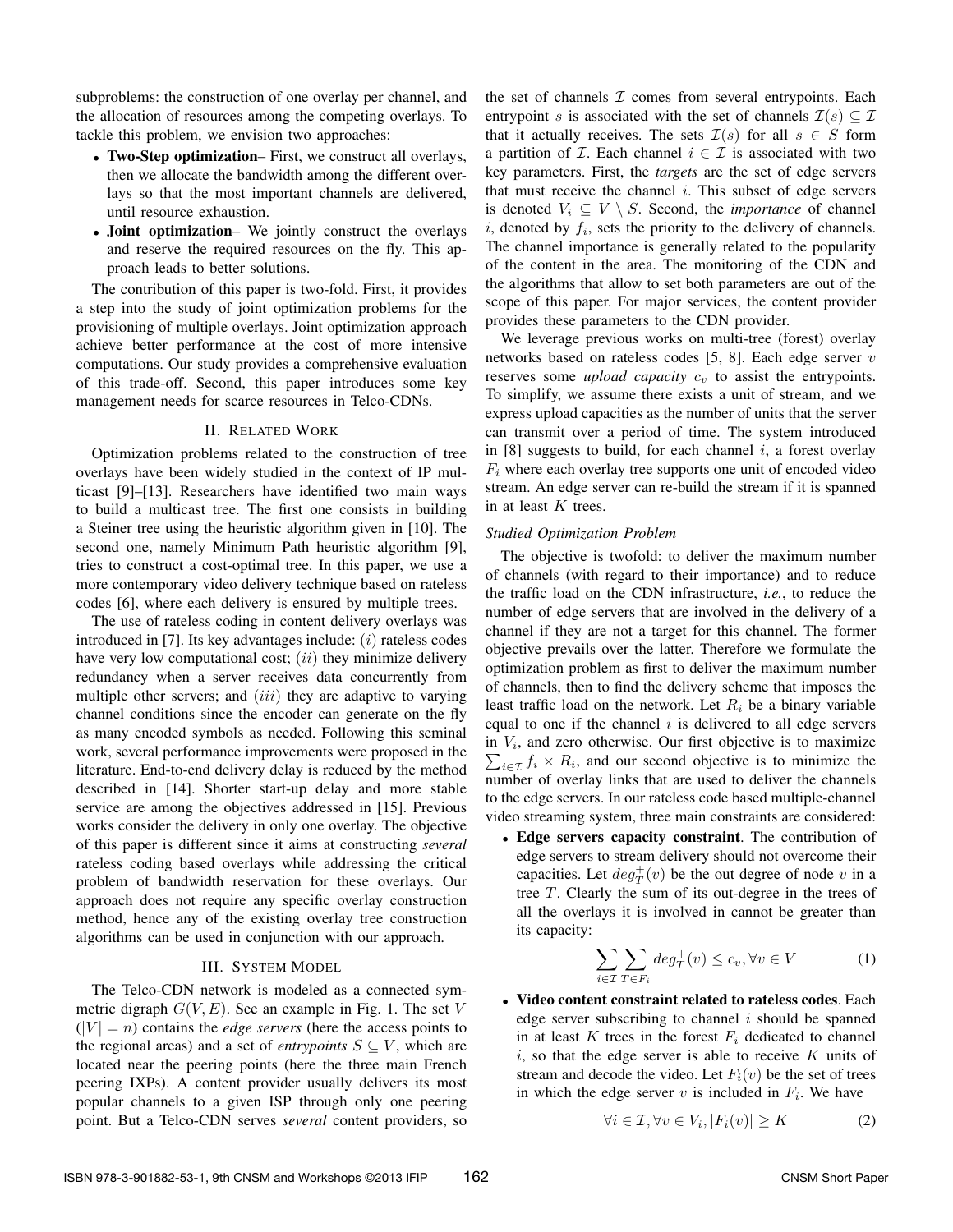• Hop-count constraint, which may be used to bound the delay and transmission reliability from the entrypoint to each subscribing edge server. For each tree  $T \in F_i$ , the number of hop-counts from  $s$  to any node of  $T$  should be smaller than a given threshold  $D_h$ . Let  $SP_T(v)$  be the shortest path (list of arcs) from  $s$  to  $v$  in  $T$ , we have

$$
\forall i \in \mathcal{I}, \forall T \in F_i, \forall v \in T, \sum_{e \in SP_T(v)} 1 \le D_h \tag{3}
$$

# IV. JOINT-OPTIMIZATION AND TWO-STEP OPTIMIZATION HEURISTIC ALGORITHMS

We propose two classes of heuristic algorithms for solving the video delivery of multiple channels in practical Telco-CDNs, i.e., two-step optimization and joint-optimization. Both heuristics are greedy algorithms, with one main loop. At each step, we select one channel, then we compute the forest overlay for this channel, and, if it is possible to support the overlay using the residual capacities of edge servers, then we reserve the needed resources for this overlay. We highlight the main differences below.

# *A. Two-Step Optimization Approach*

In the two-step optimization approach, we first construct all overlays, then we allocate the bandwidth among the different overlays so that the most important channels are delivered, until resource exhaustion. Following this idea, the *SOP-heu* algorithm is proposed, where all overlays are computed before the resources are allocated. Pseudocode is given in Algorithm 1. Here we emphasize:  $(i)$  in line 1, all the overlays are pre-computed; and  $(ii)$  in line 3, the channels are selected iteratively according to a *utility score*.

Algorithm 1: Heuristic Main Loop for *SOP-heu* **Input** :  $\mathcal{I}, \{(f_i, V_i) : \forall i \in \mathcal{I}\}, G, \{c_v : \forall v \in V\}$ **Output**:  $F_i$  for all  $i \in \mathcal{I}$ 1 precompute  $F_i$  for all  $i \in \mathcal{I}$ ; <sup>2</sup> while *not all channels have been processed* do  $3 \mid i \leftarrow$  the remaining channel with max. utility;  $4$  **if**  $F_i$  *not null* then  $\mathfrak{s}$  | update capacities for every edge server in  $F_i$ 

The simplest implementation of the utility score, denoted  $\mathcal{U}_i, \forall i \in \mathcal{I}$ , is to set  $\mathcal{U}(i) = f_i$ , *i.e.*, the channels are processed according to their importance. This method is named *SOP1-heu*. It is however well-known from knapsack and bin packing literature that better performance can be obtained using utility scores that take into account both the gain (here  $f_i$ ) and the *penalty cost* that this overlay produces on the infrastructure. This approach is denoted by *SOP2-heu*. In our implementation, we utilize the following parameters to set the penalty cost: (i) *minimum remaining nodal bandwidth*: we try to prevent edge servers to be exhausted, with the risk of network disconnection, and (ii) *saving on critical edge servers*: we analyse the channels that have not been

processed yet, and we estimate the edge servers that are the most demanded.

- 1) Advantages: The most costly channels are not processed first if they are not very important. This strategy is expected to allow the distribution of more channels. Moreover, in case of churn of video channels, only the bandwidth allocation part should be re-computed.
- 2) Drawbacks: Algorithm 1 uses pre-computed forest overlays, therefore it may be unable to utilize the last remaining resources at the end of the loop.

# *B. Joint-Optimization Approach*

Different form the previous approach, the joint-optimization approach proposes to jointly construct the overlays and reserve the required resources on the fly. This approach generally leads to better solutions. The *JOP-heu* heuristic algorithm adopts this idea. Its pseudocode is given in Algorithm 2. We emphasize the following main aspects:  $(i)$  in line 2, the channel to process is selected according to the channel importance; and  $(ii)$  in line 3, the overlay computation takes into account the remaining capacities of edge servers.

| <b>Algorithm 2:</b> Heuristic Main Loop for <i>JOP-heu</i> |                                                                                                        |
|------------------------------------------------------------|--------------------------------------------------------------------------------------------------------|
|                                                            | <b>Input</b> : $\mathcal{I}, \{(f_i, V_i) : \forall i \in \mathcal{I}\}, G, \{c_v : \forall v \in V\}$ |
| <b>Output:</b> $F_i$ for all $i \in \mathcal{I}$           |                                                                                                        |
| 1 while not all channels have been processed do            |                                                                                                        |
| $\overline{2}$                                             | $i \leftarrow$ the most important remaining channel;                                                   |
| 3                                                          | compute $F_i$ with the remaining capacities;                                                           |
| $\overline{\mathbf{4}}$                                    | <b>if</b> $F_i$ not null <b>then</b>                                                                   |
| 5                                                          | update capacities for every edge server in $F_i$                                                       |
|                                                            |                                                                                                        |

- 1) Advantages: Since the forest overlays are computed with the remaining capacity, this algorithm is able to construct overlays even when most capacities have been exhausted. It should result in no waste of resources.
- 2) Drawbacks: Algorithm 2 is oblivious to the amount of capacities that are utilized by the channels. That is, an important but very costly channel can be processed before some channels that are just slightly less important, but far cheaper in terms of resources. Moreover, if a new channel has to be delivered, or if a channel should not be delivered anymore, the algorithm should be executed from scratch.

### *C. Overlay Construction*

The construction of multi-tree overlays under capacity constraint has been addressed in several previous works, including [8]. Here, we propose to use a tree construction algorithm for general graphs that aims at minimizing the used capacity by linking every edge server iteratively according to their distance to the entrypoint. For a channel  $i$ , which should be rooted at an entrypoint s, the idea of this greedy algorithm is as follows. We first determine the edge server in  $V_i$  that is the closest to s in terms of number of intermediate edge servers. If several edge servers are tied, we pick the one with the largest capacity.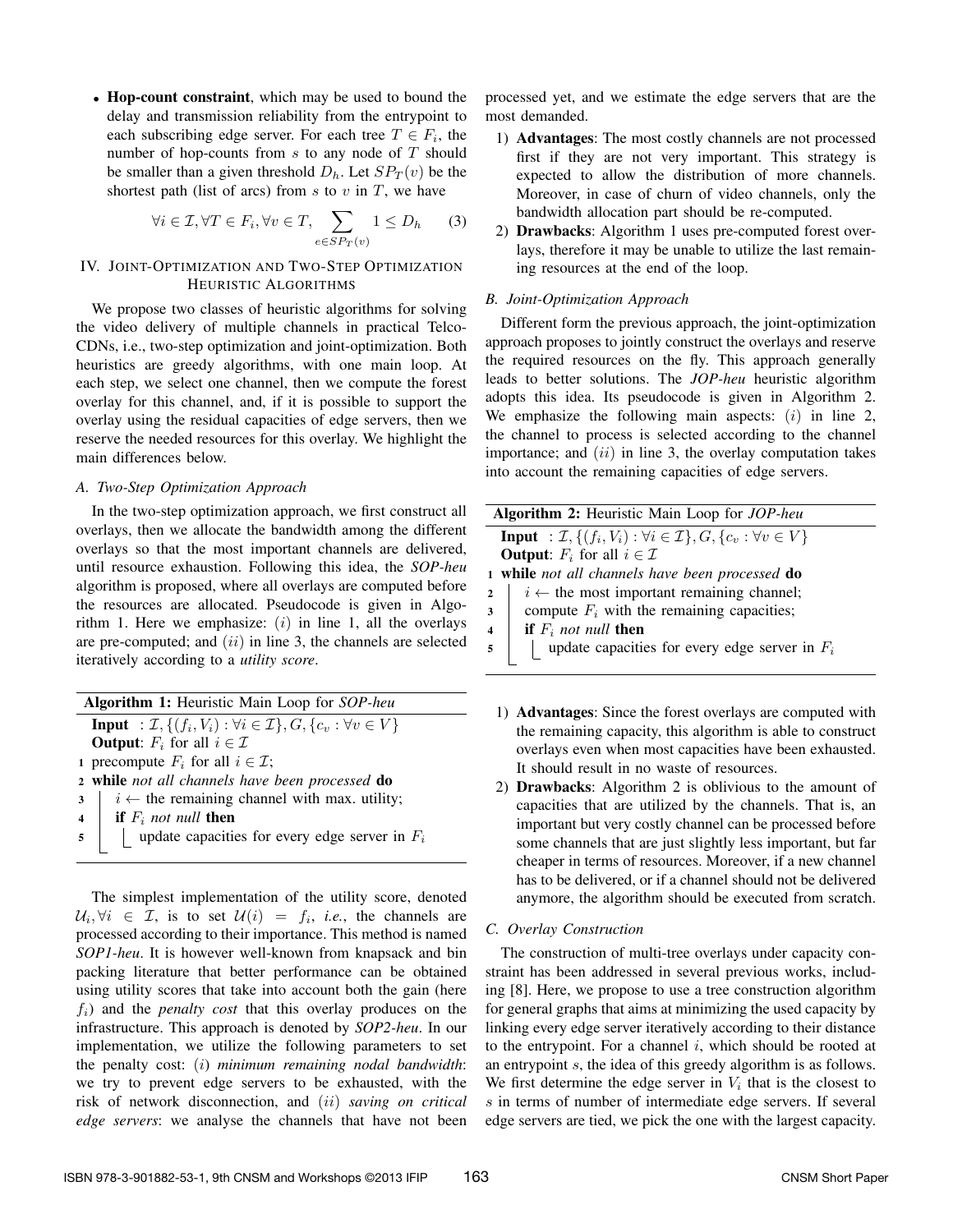Then, we iteratively pick the non-spanned edge server that is the closest to the set of spanned edge servers with spare resources. We always choose the one with maximum capacity if there is a tie. The spanning process continues until all edge servers in  $V_i$  are spanned K times in the resultant forest  $F_i$ .

# V. EVALUATION

Extensive simulations are conducted to evaluate the performance of the proposed solutions in this paper: *JOP-heu*, *SOP1-heu* and *SOP2-heu*. The French CDN network (Fig. 1) is used as the network topology. The following three metrics are used in our comparisons:

- 1) profit ratio, i.e.,  $\frac{\sum_{i \in \mathcal{I}} R_i \times f_i}{\sum_{i \in \mathcal{I}} f_i}$ , which indicates the satisfaction of the service provider since it measures if channels are well delivered, according to their importance
- 2) number of delivered video channels, i.e.,  $\sum_{i \in \mathcal{I}} R_i$
- 3) ratio of used capacity, i.e.,  $\frac{Cap}{\sum_{x \in V} Q(x)}$  $v \in V C$

Here, we study the performance of the proposed heuristic algorithms: *JOP-heu*, *SOP1-heu* and *SOP2-heu*. Node bandwidth follows a lognormal distribution with an average of 96 Mbps. The channel importance follows the  $\text{Zipf}(0.5, 105)$ distribution. The number of subscribers  $|V_i|$  for a channel i ranges from 3 to 9. Thus, there are some configurations where the network is over-provisioned (*e.g.* when  $|\mathcal{I}| \in \{30, 45\}$ ), and some others where not all channels can be delivered.

In Figs.  $2(a)-2(c)$ , the video bit-rate is  $2,048$  kbps, and we evaluate the performance of our algorithms with respect to the number of channels from 30 to 105. It is found that the proposed three heuristic algorithms serve well the most important channels, so the overall profit is almost the same for every algorithm in the over-provisioned network configuration. In the under-provisioned scenario, i.e., when the number of channels is bigger than 45, all algorithms obtain an achievable profit ratio no less than 87%. The joint optimization *JOP-heu* is always able to obtain up to 12% higher profit ratio and deliver 20 more video channels than the two-step heuristic algorithms. Thus, it clearly results in high network bandwidth usage, i.e., 9% higher. Moreover, the simple importance-first heuristic *SOP1-heu* performs better than *SOP2-heu* in term of achievable profit ratio, while the latter one tends to accept more video channels with smaller bandwidth requirement. This may be explained by the fact that a video channel with smaller importance requires less bandwidth due to the Zipf distribution of importance value. The *SOP1-heu* packs the most important videos better than *SOP2-heu*, meaning that the more sophisticated utility score of *SOP2-heu* is counterproductive. In Figs. 2(d)-2(f), the number of channels is fixed to  $|Z| = 105$  and we study the performance of our algorithms when the video bit rate varies from 512 kbps to 2560 kbps. We can find that algorithm *JOP-heu* is always superior to the others. As the video bit rate increases, the achievable profit ratio degrades slightly while the number of delivered videos diminishes quickly. This is due to the lack of bandwidth in the video entrypoints or the edge servers around the videos entrypoints for accommodating high quality videos. It also



Fig. 2. Simulation Results in the French Telco-CDN (Fig. 1)

should be noted that the network bandwidth usage is up to 80%, which is not high. This is because, we employ a mesh topology (c.f. Fig. 1), where there are only three entrypoints. Since an entrypoint node does not have a link to all the edge servers, the bandwidth of an edge server far away from the entrypoint node may be wasted when the neighbors of the entrypoint exhaust their bandwidth.

In summary, *JOP-heu* performs best among the proposed heuristic algorithms. When the resources are more constrained, it serves one third of the channels more. Such gain in performance is enough to justify the implementation of *JOP-heu* in resources-constrained Telco-CDNs.

#### VI. CONCLUSION

This paper addressed the problem of overlay construction and bandwidth allocation for delivering video channels from the entrypoints of the Telco-CDN to edge servers. The pursued goal is to maximize the total profit of delivered channels while preserving network resources. To this end, two optimization methods have been compared: two-step optimization and joint optimization. We analyzed the relevance of implementing the joint optimization approach, which is theoretically more efficient. Our work provided insights to network operators for making informed resource provisioning decisions in the support of a Telco-CDN.